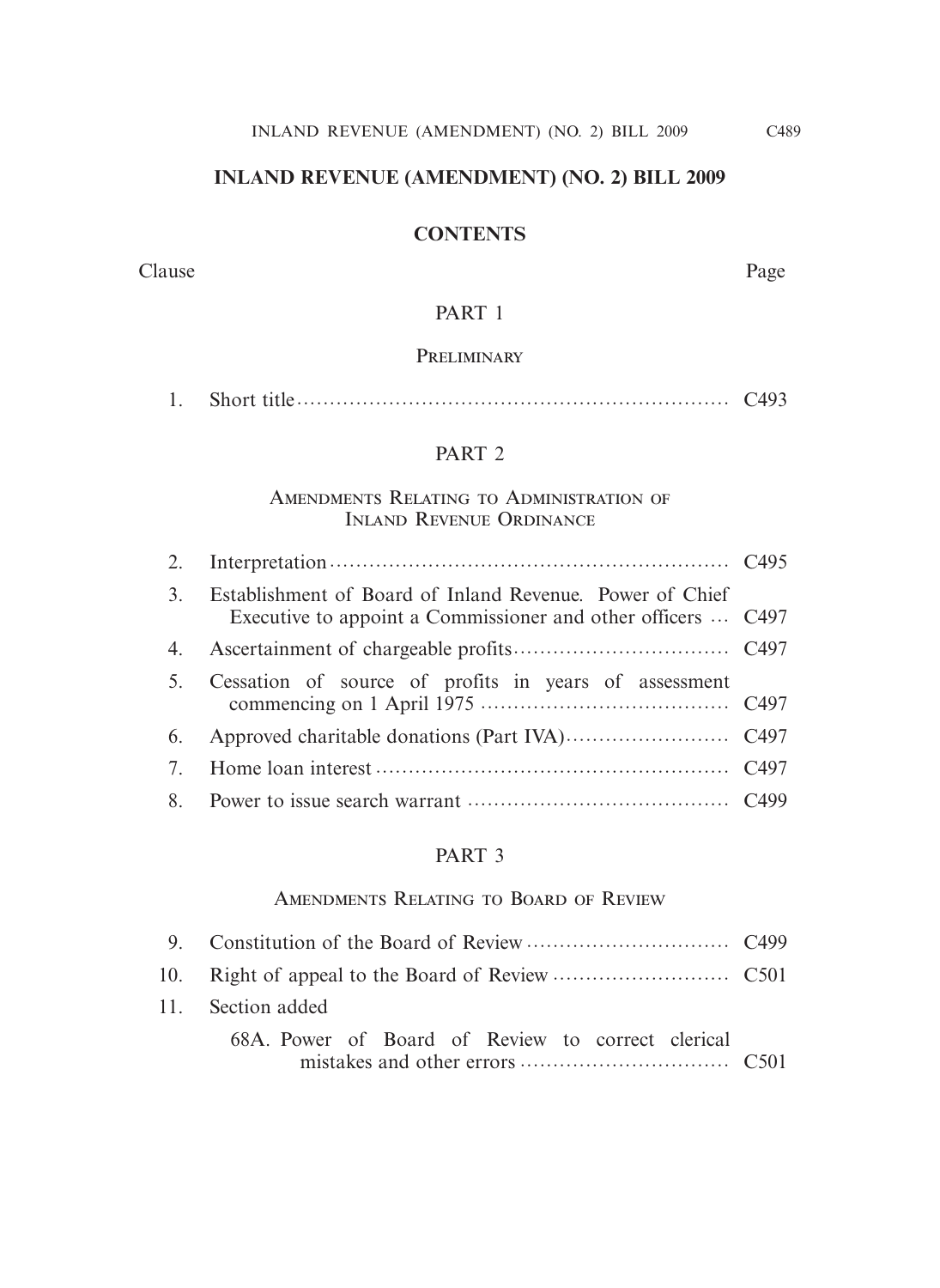## PART 4

#### Miscellaneous and Minor Amendments to Inland Revenue ORDINANCE AND ITS SUBSIDIARY LEGISLATION

## **Division 1—Inland Revenue Ordinance**

| 13.        | Penalties for failure to make returns, making incorrect  |  |
|------------|----------------------------------------------------------|--|
| 14.        |                                                          |  |
| 15.        |                                                          |  |
| 16.        | Appeals against assessment to additional tax to Board of |  |
| 17.        |                                                          |  |
| 18.        |                                                          |  |
| 19.        |                                                          |  |
| <b>20.</b> | Transitional provisions relating to the Inland Revenue   |  |

## **Division 2—Specification of Arrangements (Government of the Kingdom of Belgium Concerning Air Services) (Double Taxation) Order**

21. Repeal  $\cdots$   $\cdots$   $\cdots$   $\cdots$   $\cdots$   $\cdots$   $\cdots$   $\cdots$   $\cdots$   $\cdots$   $\cdots$   $\cdots$  C507

## PART 5

Consequential Amendments to Tax Reserve Certificates ORDINANCE AND ITS SUBSIDIARY LEGISLATION

## **Division 1—Tax Reserve Certificates Ordinance**

| 22. | Power of Commissioner to issue tax reserve certificates and      |  |
|-----|------------------------------------------------------------------|--|
|     | <b>Division 2—Tax Reserve Certificates (Fourth Series) Rules</b> |  |
|     |                                                                  |  |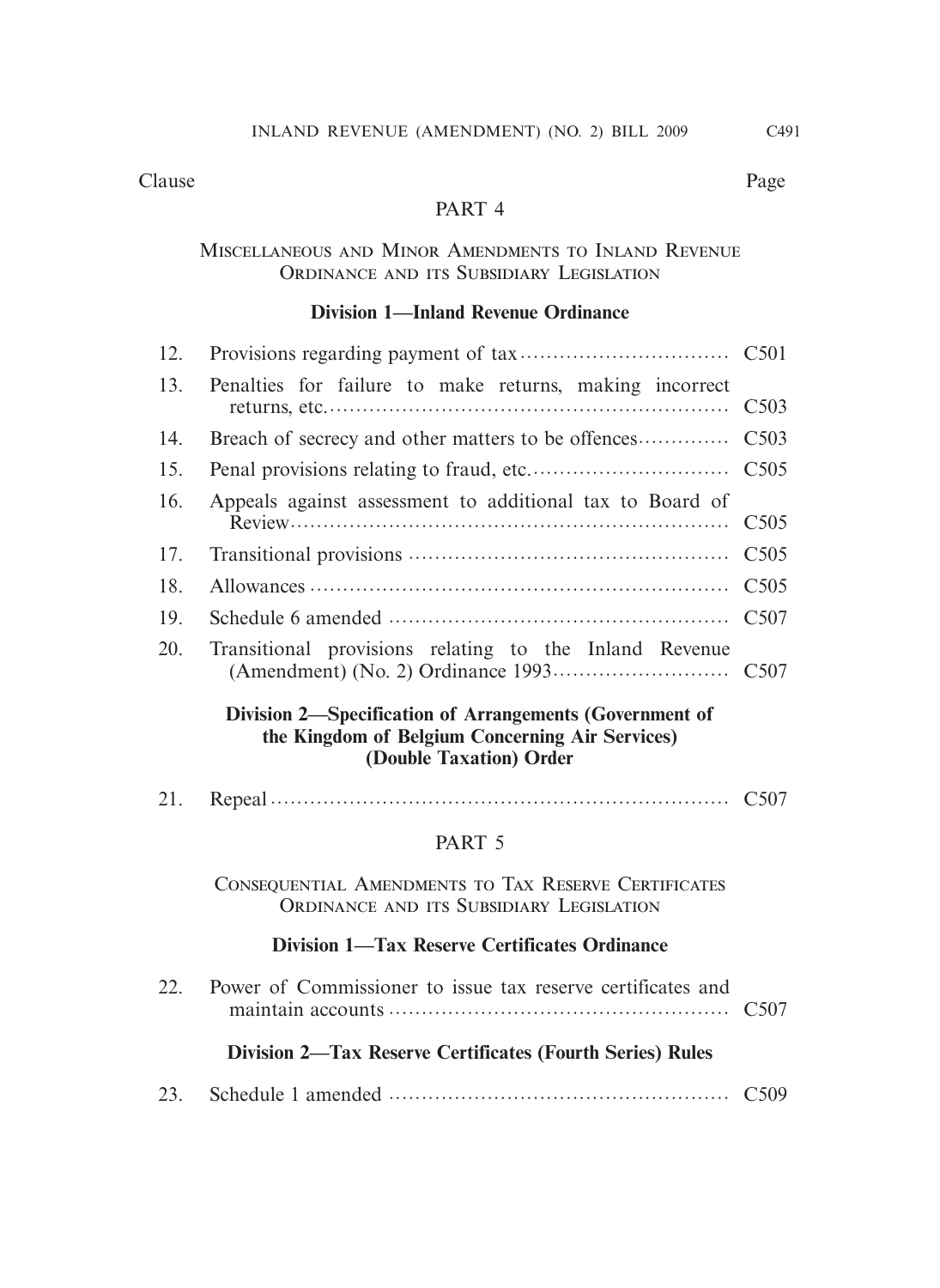# A BILL

## To

Amend the Inland Revenue Ordinance—

- (*a*) to improve the operation of the Board of Review;
- (*b*) to provide for the deduction allowed for interest expenses incurred in the acquisition of prescribed fixed assets and specified machinery or plant;
- (*c*) to enable the Commissioner of Inland Revenue ("the Commissioner") to make a property tax assessment on persons who receive rent on any common parts of any land or building;
- (*d*) to empower an assessor to make an additional assessment of the tax payable in consequence of a taxpayer's revocation of a claim for deduction of home loan interest after the statutory period;
- (*e*) to extend the period within which a prosecution may be instituted for an offence relating to breach of secrecy;
- $(f)$  to enable the Commissioner to refund to a taxpayer the balance remaining in the Tax Reserve Certificates accounts without requiring the taxpayer to return the tax reserve certificate to the Commissioner; and
- (*g*) to make minor and textual amendments,

and to make consequential amendments.

Enacted by the Legislative Council.

#### PART 1

#### PRELIMINARY

#### **1. Short title**

 This Ordinance may be cited as the Inland Revenue (Amendment) (No. 2) Ordinance 2009.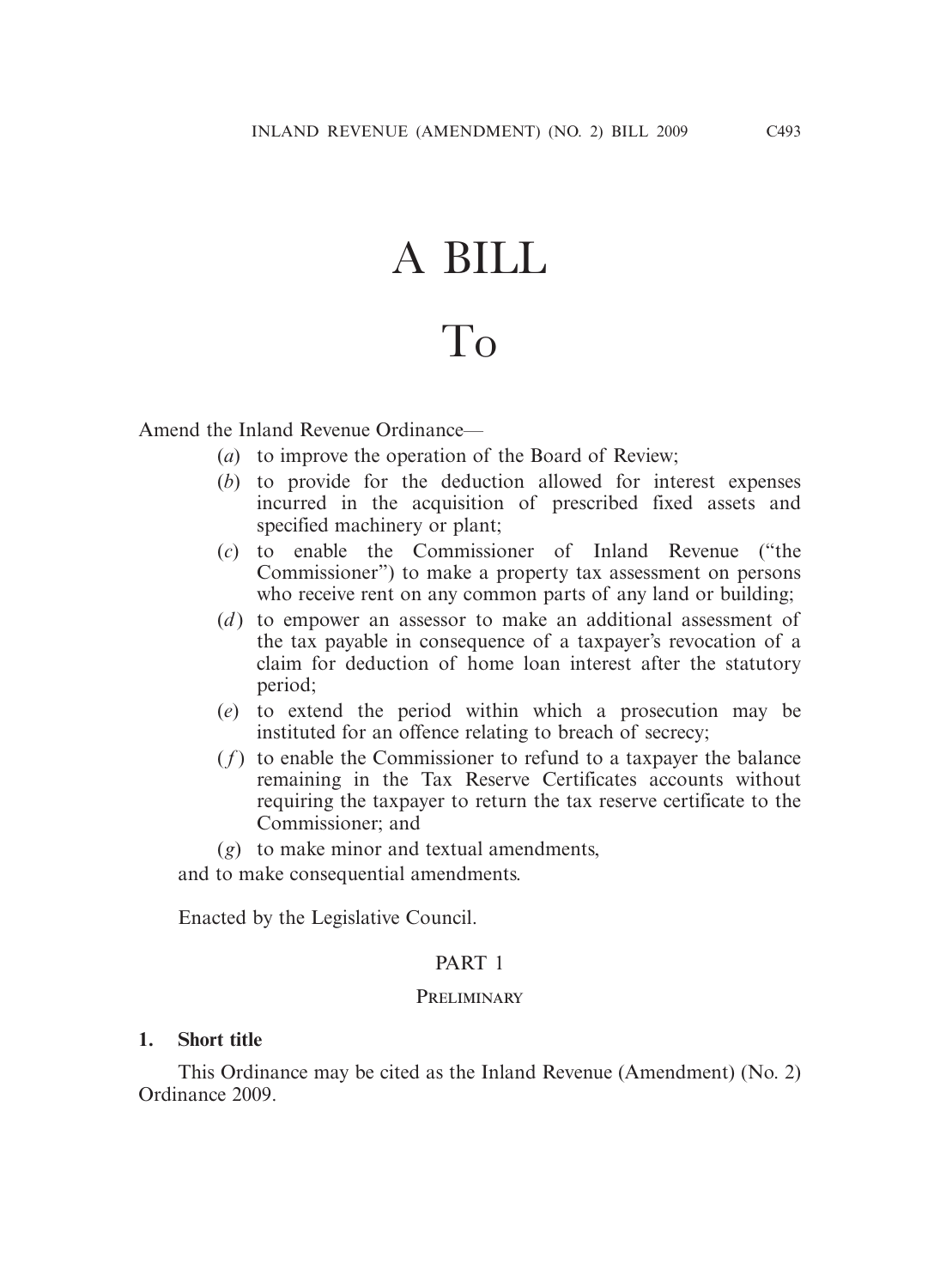## PART 2

#### Amendments Relating to Administration of Inland Revenue Ordinance

## **2. Interpretation**

 (1) Section 2(1) of the Inland Revenue Ordinance (Cap. 112) is amended by repealing the definition of "owner" and substituting—

""owner" (擁有人), in respect of land or buildings or land and buildings, includes—

- (*a*) a person holding the land or buildings or land and buildings directly from the Government;
- (*b*) a beneficial owner;
- (*c*) a tenant for life;
- (*d*) a mortgagor;
- (*e*) a mortgagee in possession;
- $(f)$  a person with adverse title to land receiving rent from buildings or other structures erected on that land;
- (*g*) a person who is making payments to a co-operative society registered under the Co-operative Societies Ordinance (Cap. 33) for the purpose of the purchase of the land or buildings or land and buildings;
- (*h*) a person who holds land or buildings or land and buildings subject to a ground rent or other annual charge;
- (*i*) (in so far as common parts are concerned) a corporation registered under section 8 of the Building Management Ordinance (Cap. 344) or a person who, on the person's own behalf or on behalf of another person, receives any consideration, in money or money's worth, in respect of the right of use of any common parts solely or with another; and
- ( *j*) an executor of the estate of an owner;".
- (2) Section 2(1) is amended by adding—
	- ""Board of Review" (稅務上訴委員會) means the Board of Review referred to in section 65;
		- "common parts" (公用部分), in relation to any land or buildings or land and buildings—
			- (*a*) means the whole of the land or buildings or land and buildings, except such parts as have been specified or designated in an instrument registered in the Land Registry as being for the exclusive use, occupation or enjoyment of an owner; and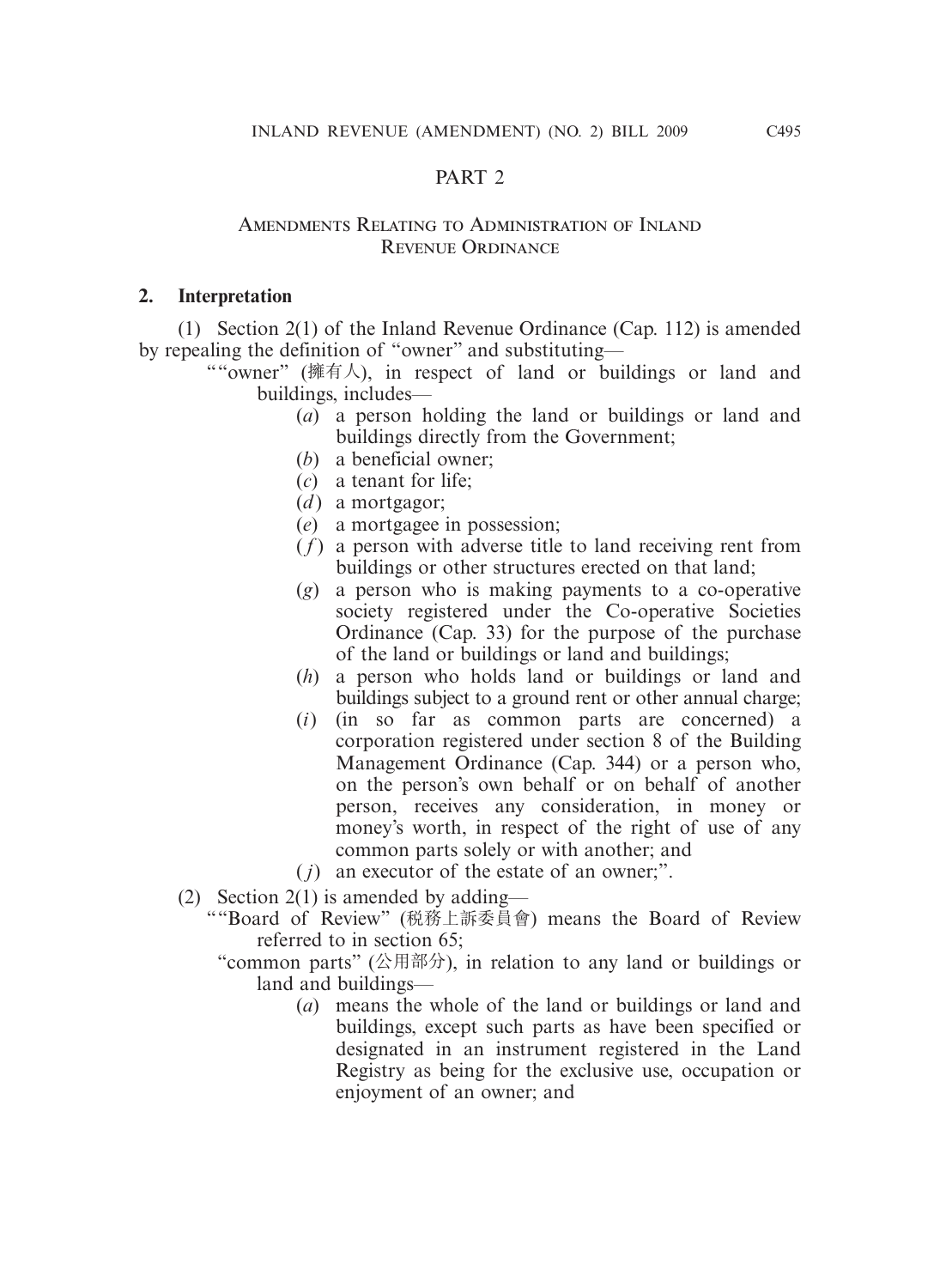(*b*) includes, unless so specified or designated in the instrument mentioned in paragraph (*a*), those parts of a building specified in Schedule 1 to the Building Management Ordinance (Cap. 344);".

## **3. Establishment of Board of Inland Revenue. Power of Chief Executive to appoint a Commissioner and other officers**

Section  $3(1)(c)$  is amended, in the Chinese text, by repealing "投票所得的 多數票" and substituting "過半數票".

## **4. Ascertainment of chargeable profits**

Section  $16(2)(e)(i)$  is repealed and the following substituted—

- "(i) capital expenditure incurred by the borrower on the provision of—
	- (A) any machinery or plant, where the expenditure qualifies for an allowance under Part VI;
	- (B) any machinery or plant for research and development, where the expenditure may be deducted under section 16B;
	- (C) a prescribed fixed asset (as defined in section 16G(6)), where the expenditure may be deducted under section 16G; or
	- (D) any environmental protection machinery (as defined in section 16H(1)), where the expenditure may be deducted under section 16I; or".

## **5. Cessation of source of profits in years of assessment commencing on 1 April 1975**

 Section 18D(2) is amended, in the proviso, by repealing ", subject to subsection  $(3)$ ,".

## **6. Approved charitable donations (Part IVA)**

Section 26C(1) is amended, in the Chinese text, by repealing " $\overline{\mathcal{F}}$   $\wedge$   $\mathbb{R}$ " and substituting "不少於".

## **7. Home loan interest**

Section 26E is amended by adding—

 "(6A) If a person revokes a claim under subsection (6) after 6 years from the expiration of the year of assessment to which the claim relates, an assessor may, within 2 years after the revocation, make an additional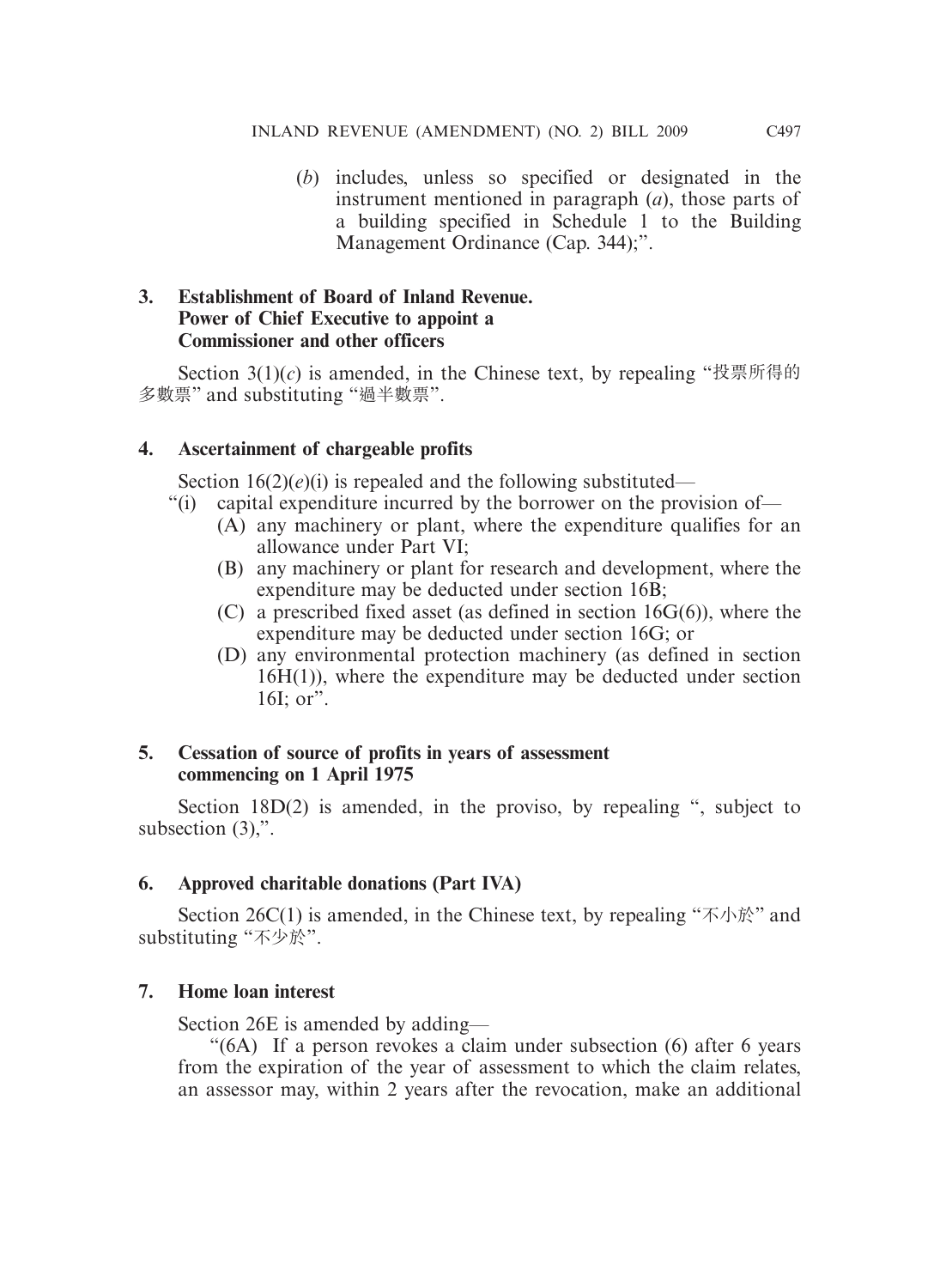assessment of the tax payable in consequence of the revocation and for this purpose, section 60(1) applies to the additional assessment as if it were an assessment made under that section.".

#### **8. Power to issue search warrant**

Section 51B(4) is amended by repealing "shall be guilty of an offence: Penalty a fine at level 3" and substituting "commits an offence and is liable on conviction to a fine at level 3".

## PART 3

#### Amendments Relating to Board of Review

#### **9. Constitution of the Board of Review**

 (1) Section 65(1) of the Inland Revenue Ordinance (Cap. 112) is amended by adding "and determining" after "hearing".

- (2) Section 65(4) is repealed and the following substituted—
	- "(4) For the purpose of hearing and determining an appeal—
		- (*a*) the Board comprises 3 or more members of the panel as follows—
			- (i) the chairman or a deputy chairman nominated by the chairman; and
			- (ii) at least 2 more members of the panel nominated by the chairman;
		- (*b*) the member mentioned in paragraph (*a*)(i) is to preside at the hearing;
		- (*c*) the clerk must summon the members mentioned in paragraph (*a*)(i) and (ii) to attend meetings of the Board at which the appeal is to be heard;
		- (*d*) the quorum for a meeting of the Board hearing the appeal is 3 members; and
		- (*e*) a matter arising at a meeting of the Board is determined by a majority of votes of the members present and voting on the matter and, if there is an equality of votes, the member presiding has a casting vote in addition to his or her original vote.".
- (3) Section 65(7) is repealed and the following substituted—

 "(7) If a person ceases to be the chairman, a deputy chairman or a member of the panel and, at the time of that event, the person is or has been involved in the hearing or determination of an appeal by the Board, that person may continue to—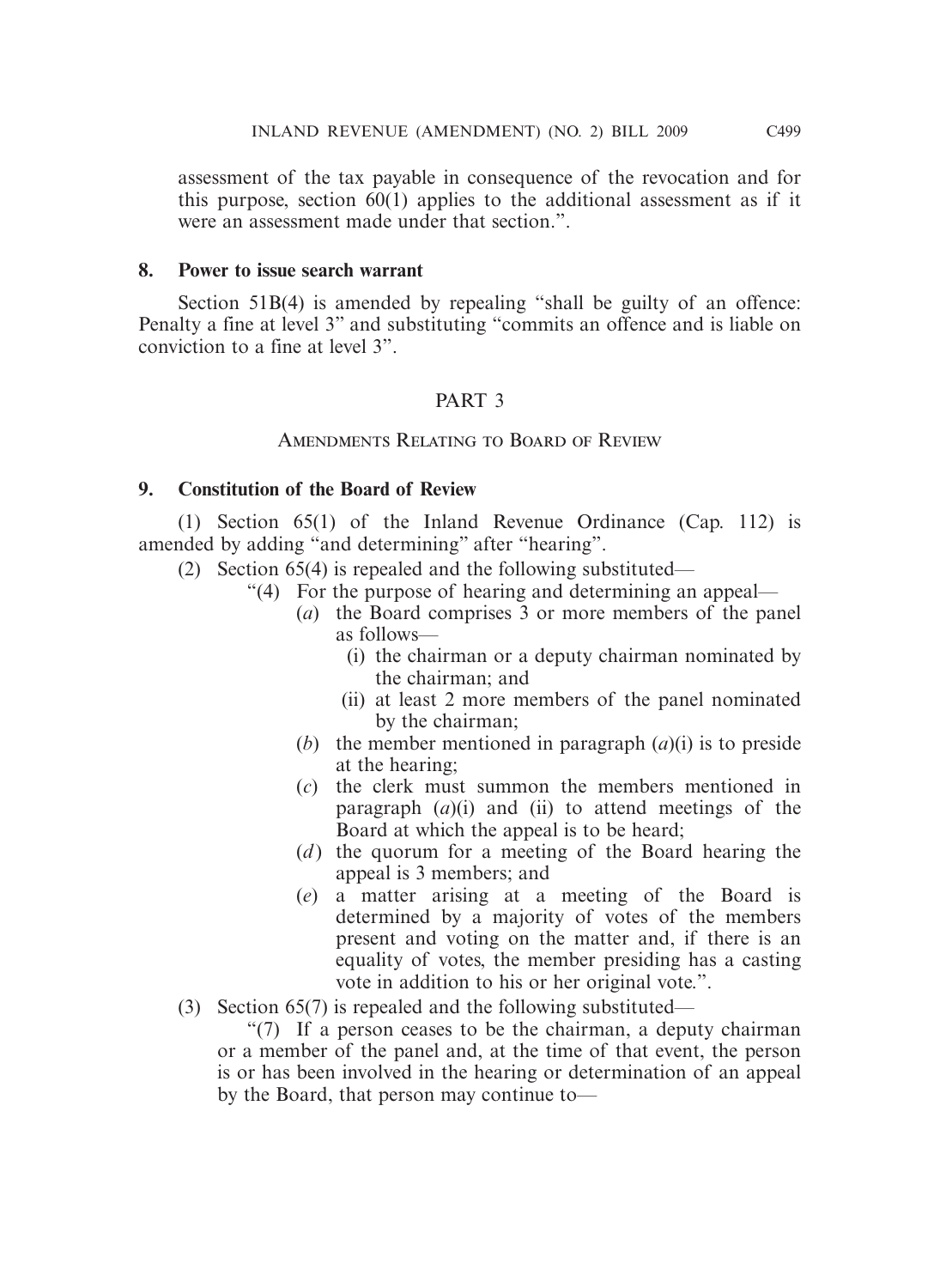- (*a*) hear and determine the appeal; or
- (*b*) perform any other function as a member of the Board in relation to the appeal in accordance with section 68(2C) or 69(1) or  $(5)$  until the appeal is finally disposed of by the Board.".

## **10. Right of appeal to the Board of Review**

 Section 66(1A) is amended by repealing "This subsection shall apply to an appeal relating to any assessment in respect of which notice of assessment is given on or after 1 April 1971.".

## **11. Section added**

The following is added—

#### "**68A. Power of Board of Review to correct clerical mistakes and other errors**

The Board of Review may correct—

- (*a*) any clerical mistake in any decision of the Board made in relation to an appeal; or
- (*b*) any error in any decision of the Board arising from any accidental slip or omission.".

#### PART 4

## Miscellaneous and Minor Amendments to Inland Revenue ORDINANCE AND ITS SUBSIDIARY LEGISLATION

## **Division 1—Inland Revenue Ordinance**

#### **12. Provisions regarding payment of tax**

(1) Section  $71(7)(d)$  of the Inland Revenue Ordinance (Cap. 112) is amended by repealing everything after "under paragraph (*c*)," and substituting—

"the Commissioner must repay to the holder of the certificate—

- (i) the principal value represented by the certificate or part of the certificate; and
- (ii) the interest on that value, calculated in accordance with the rules from the date of issue of the certificate to the date of the final determination of the objection or appeal; and".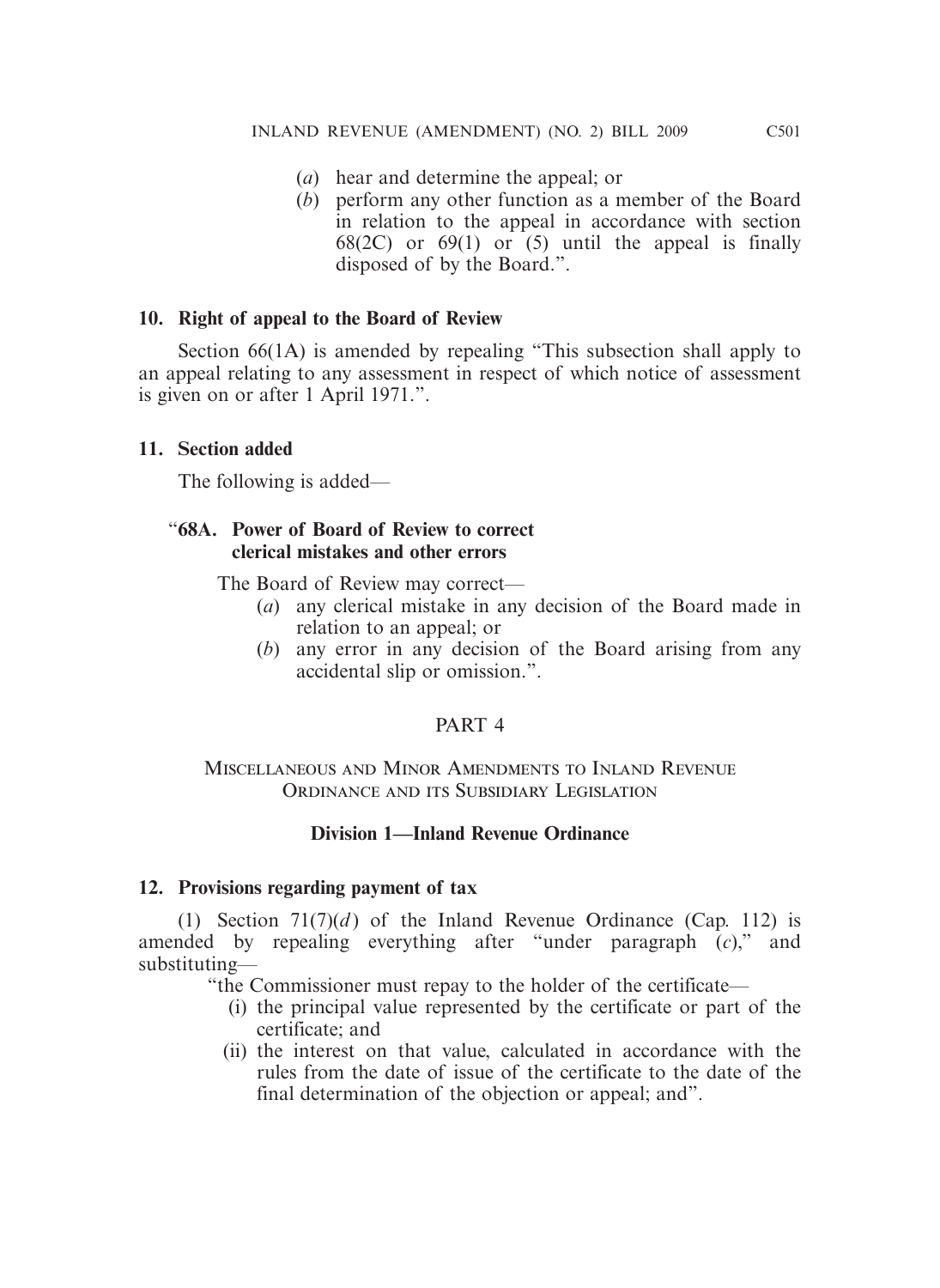(2) Section 71(11) is amended by repealing "the rate fixed by the Chief Justice by notice in the Gazette under section 50" and substituting "the rate determined by the Chief Justice by order under section 50(1)(*b*)".

## **13. Penalties for failure to make returns, making incorrect returns, etc.**

 (1) Section 80(1) is amended by repealing "shall be guilty of an offence: Penalty a fine at level 3" and substituting "commits an offence and is liable on conviction to a fine at level 3".

 (2) Section 80(1A) is amended by repealing "shall be guilty of any offence: Penalty a fine at level 6" and substituting "commits an offence and is liable on conviction to a fine at level 6".

 (3) Section 80(1AB) is amended by repealing "shall be guilty of an offence: Penalty a fine at level 3" and substituting "commits an offence and is liable on conviction to a fine at level 3".

 (4) Section 80(2) is amended by repealing "shall be guilty of an offence: Penalty a fine at level 3" and substituting "commits an offence and is liable on conviction to a fine at level 3".

 (5) Section 80(2B) is amended by repealing "shall be guilty of an offence: Penalty a fine at level 4" and substituting "commits an offence and is liable on conviction to a fine at level 4".

 (6) Section 80(2C) is amended by repealing "shall be guilty of an offence: Penalty a fine at level 6" and substituting "commits an offence and is liable on conviction to a fine at level 6".

## **14. Breach of secrecy and other matters to be offences**

(1) Section 81 is amended by renumbering it as section 81(1).

 (2) Section 81(1) is amended by repealing "shall be guilty of an offence: Penalty a fine at level 5" and substituting "commits an offence and is liable on conviction to a fine at level 5".

(3) Section 81 is amended by adding—

 "(2) Proceedings in respect of an offence under this section must not be commenced after 6 years from the commission of the offence.

 (3) Subsection (2) applies only to an offence committed on or after the commencement of the Inland Revenue (Amendment) (No. 2) Ordinance 2009 ( of 2009).".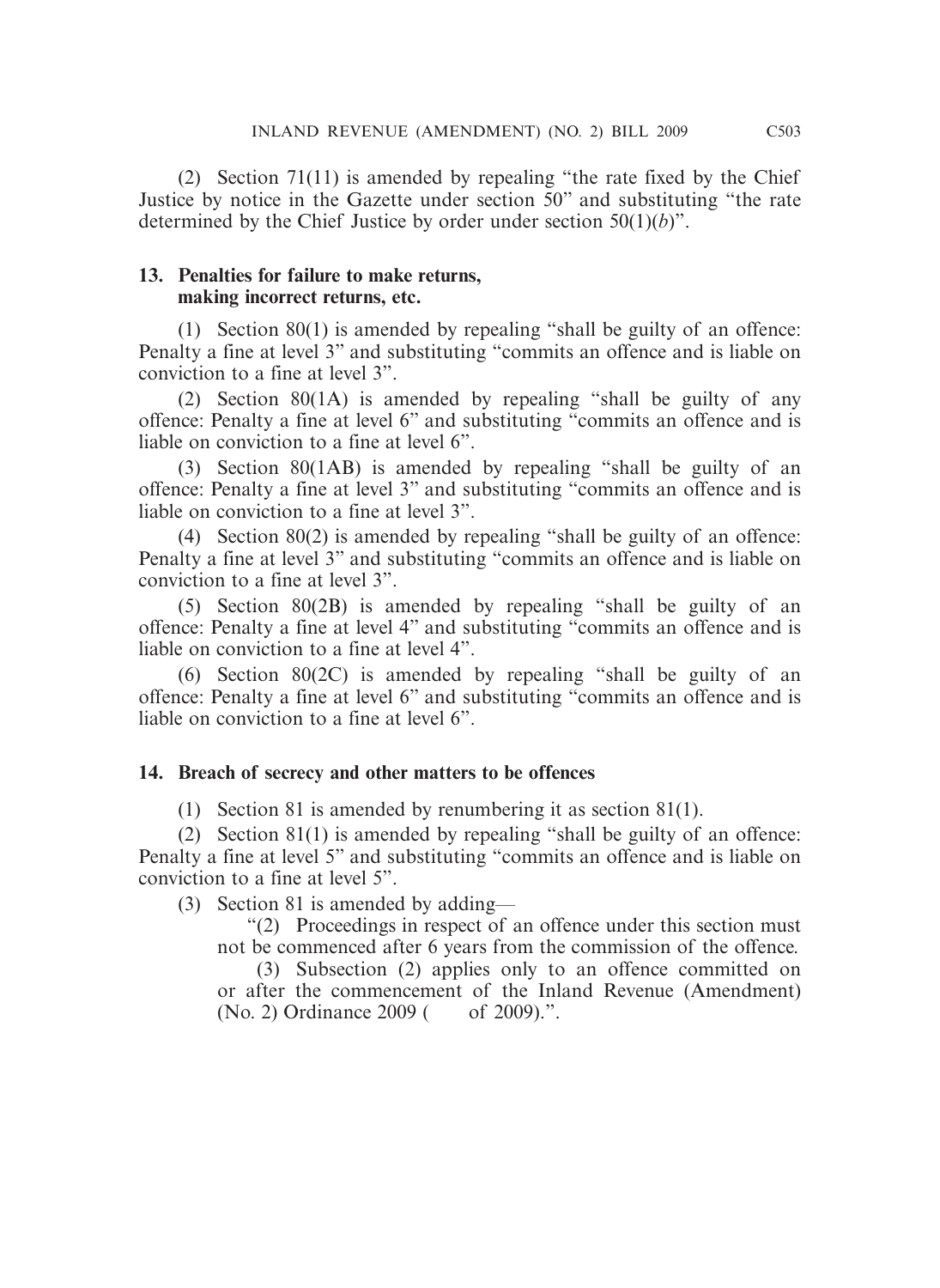## **15. Penal provisions relating to fraud, etc.**

 (1) Section 82(1) is amended by repealing everything after paragraph (*g*) and substituting—

"commits an offence.".

(2) Section 82 is amended by adding—

" $(1)$  A person who commits an offence under subsection  $(1)$  is liable—

- (*a*) on summary conviction to—
	- (i) a fine at level 3;
	- (ii) a further fine of treble the amount of tax which has been undercharged in consequence of the offence or which would have been undercharged if the offence has not been detected; and
	- (iii) imprisonment for 6 months; and
- (*b*) on indictment to—
	- (i) a fine at level 5;
	- (ii) a further fine of treble the amount of tax which has been undercharged in consequence of the offence or which would have been undercharged if the offence has not been detected; and
	- (iii) imprisonment for 3 years.".

## **16. Appeals against assessment to additional tax to Board of Review**

Section 82B(3) is amended by adding "68A," after "68,".

## **17. Transitional provisions**

(1) Section  $89(2)(a)$  is amended by repealing "; and " and substituting a full stop.

(2) Section 89(2)(*b*) is repealed.

## **18. Allowances**

 Schedule 4 is amended, under the subheading "For the years of assessment 1998/99 to 2002/03 inclusive", in the second column, by repealing "or percentage".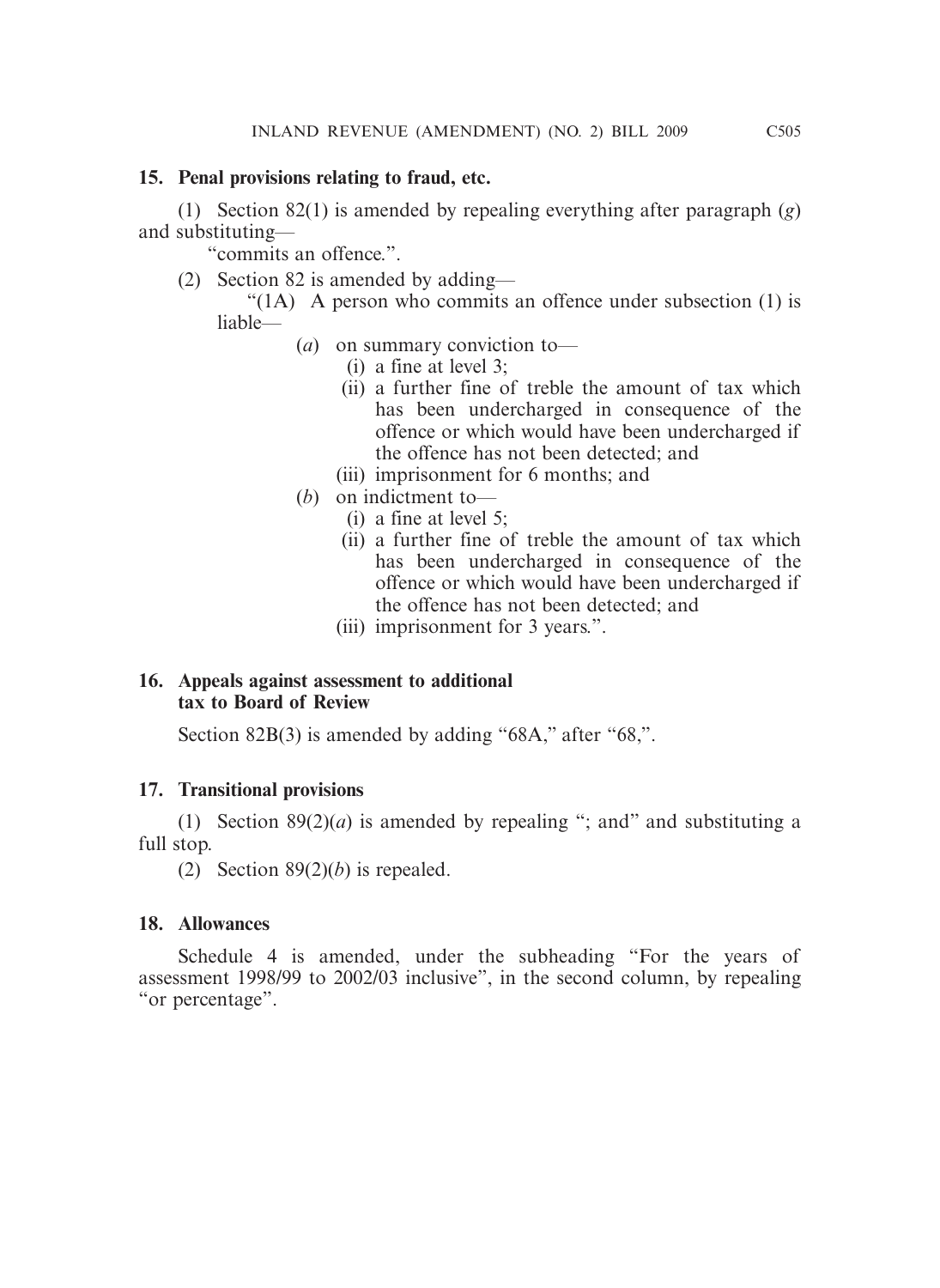#### **19. Schedule 6 amended**

 Item 9 of Part II of Schedule 6 is repealed and the following substituted—

"9. The Council of Europe Development Bank (formerly known as The Council of Europe Social Development Fund).".

#### **20. Transitional provisions relating to the Inland Revenue (Amendment) (No. 2) Ordinance 1993**

Schedule 7 is repealed.

#### **Division 2—Specification of Arrangements (Government of the Kingdom of Belgium Concerning Air Services) (Double Taxation) Order**

#### **21. Repeal**

 The Specification of Arrangements (Government of the Kingdom of Belgium Concerning Air Services) (Double Taxation) Order (Cap. 112 sub. leg. U) is repealed.

#### PART<sub>5</sub>

## Consequential Amendments to Tax Reserve Certificates Ordinance and its Subsidiary Legislation

#### **Division 1—Tax Reserve Certificates Ordinance**

#### **22. Power of Commissioner to issue tax reserve certificates and maintain accounts**

 (1) Section 3(1A) of the Tax Reserve Certificates Ordinance (Cap. 289) is repealed and the following substituted—

> "(1A) If a person applies for the purchase of a certificate other than pursuant to the proviso to section 71(2) of the Inland Revenue Ordinance (Cap. 112), the person ("applicant") must make an application to the Commissioner for an account to be maintained in the applicant's name unless an account is already being maintained in the applicant's name.".

(2) Section 3(1AB) is repealed and the following substituted—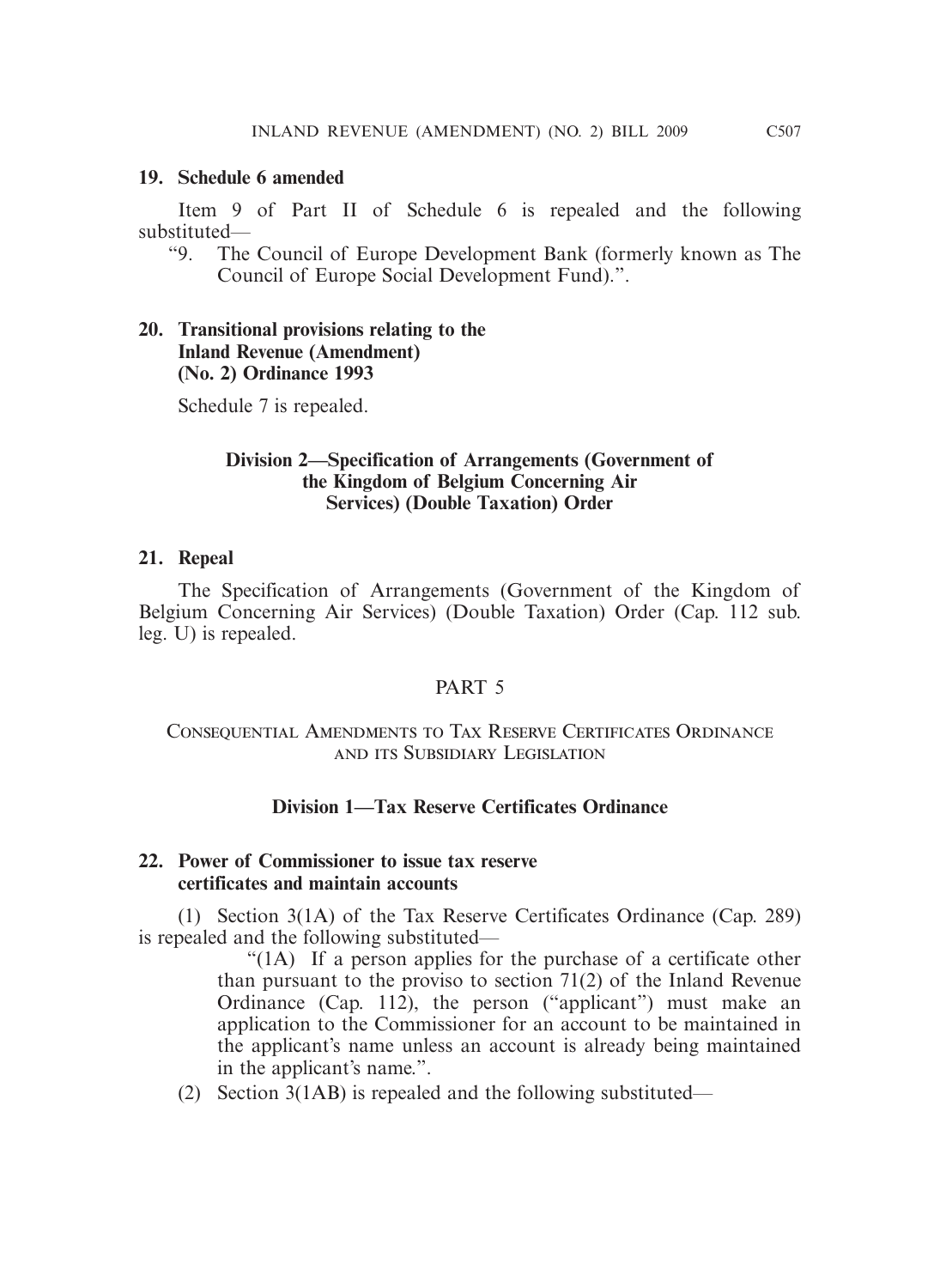"(1AB) If an account is maintained in the name of an applicant, the Commissioner, for each payment received from the applicant for the purchase of a certificate in the circumstances mentioned in subsection (1A), must make an entry in the account instead of issuing a certificate for the payment.".

## **Division 2—Tax Reserve Certificates (Fourth Series) Rules**

## **23. Schedule 1 amended**

 Schedule 1 to the Tax Reserve Certificates (Fourth Series) Rules (Cap. 289 sub. leg. A) is amended, in Form 2, in the second paragraph of the "*REVERSE OF FORM*"—

- (*a*) in subparagraph (*b*), by repealing "; and/or" and substituting a full stop;
- (*b*) by repealing subparagraph (*c*).

## **Explanatory Memorandum**

 The object of this Bill is to amend the Inland Revenue Ordinance (Cap. 112) ("the Ordinance") to improve the operation of the Board of Review and the administration of the Ordinance. The Bill contains 5 parts.

2. Part 1 provides for the short title of the Bill (when enacted).

3. The Bill contains no commencement clause. The Bill (when enacted) will come into operation on the day on which it is published in the Gazette.

4. Part 2 contains amendments relating to the administration of the Ordinance—

- (*a*) Clause 2 adds the definitions of "Board of Review" and "common parts" to section 2(1) of the Ordinance. The clause also amends the definition of "owner".
- (*b*) Clause 3 amends the Chinese text of section 3(1)(*c*) of the Ordinance to improve the Chinese rendition of "a majority of votes".
- (*c*) Clause 4 amends section 16(2)(*e*) of the Ordinance to allow for the deduction from assessable profits interest payable on capital expenditure incurred on the provision of machinery or plant for research and development, prescribed fixed assets and environmental protection machinery.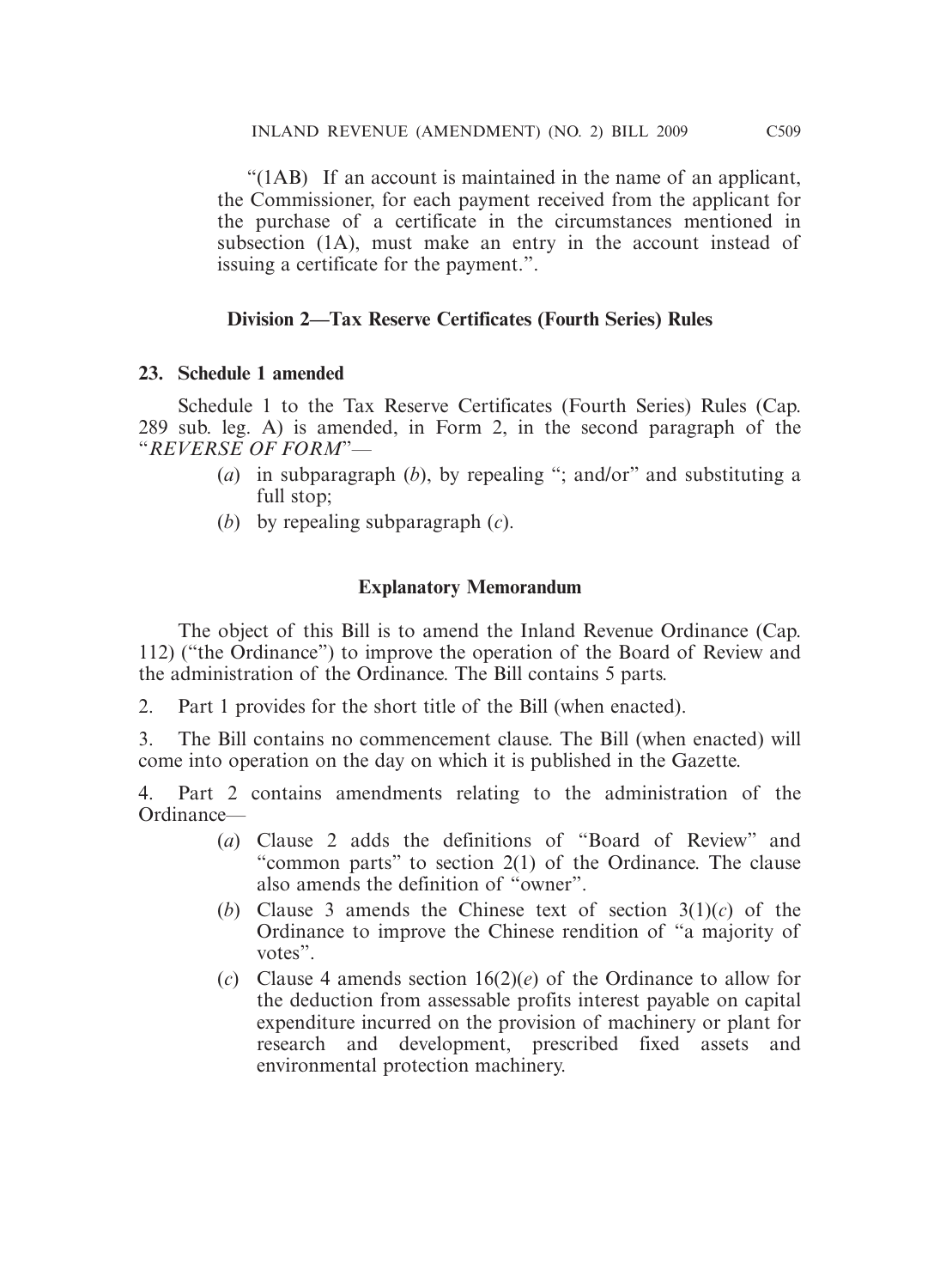- (*d*) Clause 5 removes certain obsolete wording from section 18D(2) of the Ordinance.
- (*e*) Clause 6 rectifies a minor error in the Chinese text of section 26C(1) of the Ordinance.
- ( *f* ) Clause 7 amends section 26E of the Ordinance to empower an assessor to make an additional assessment of the tax payable in consequence of a taxpayer's revocation of a claim for deduction of home loan interest after the statutory period of 6 years provided under section 60(1) of the Ordinance. The power may be exercised within 2 years of the revocation of the claim.
- (*g*) Clause 8 amends section 51B of the Ordinance to align the drafting style with the current drafting style of offence provisions.
- 5. Part 3 contains amendments relating to the Board of Review—
	- (*a*) Clause 9 amends section 65(4) of the Ordinance to empower the chairman of the Board of Review (instead of the Chief Secretary for Administration) to nominate members to attend meetings of the Board at which appeals are to be heard. That clause also amends section 65(7) of the Ordinance to empower a person who ceases to be the chairman, a deputy chairman or a member of the panel to continue to perform certain functions relating to an appeal that the person was involved before, that is—
		- (i) to review and set aside an order for dismissal of an appeal and proceed to hear the appeal under section 68(2C) of the Ordinance;
		- (ii) to consider an application by an appellant or the Commissioner of Inland Revenue ("the Commissioner") requiring the Board to state a case on a question of law for the opinion of the Court of First Instance under the proviso to section 69(1) of the Ordinance; and
		- (iii) if the Court of First Instance remits the stated case to the Board under section 69(5) of the Ordinance, to revise the assessment as the opinion of the court may require.
	- (*b*) Clause 10 repeals an obsolete provision in section 66(1A) of the Ordinance.
	- (*c*) Clause 11 adds a new section 68A to the Ordinance. New section 68A empowers the Board of Review to correct clerical mistakes or other errors (arising from any accidental slip or omission) in the decisions of the Board.